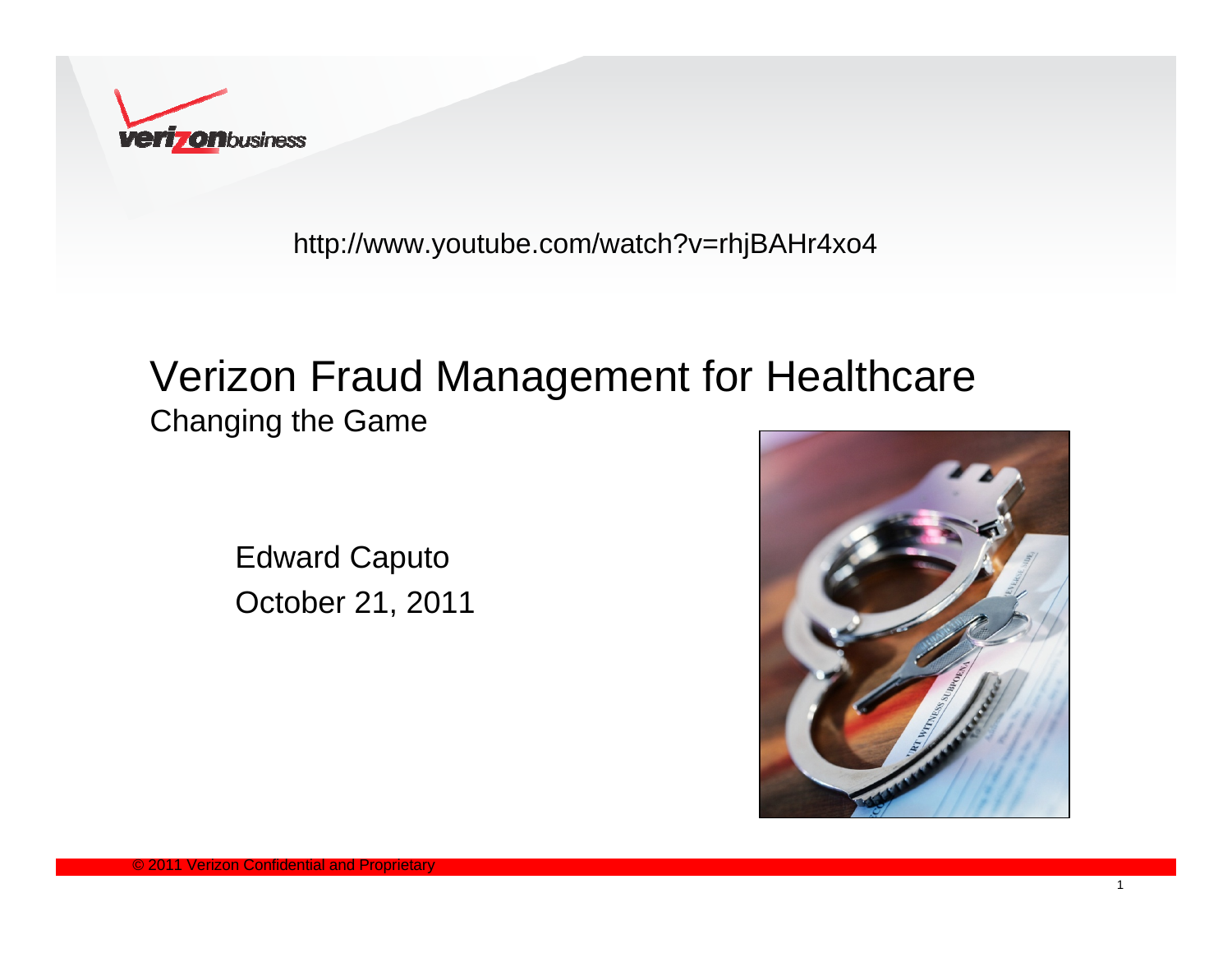

# Healthcare Fraud, Waste and Abuse Overview of Market Drivers

- Spending On Healthcare In The U.S. In 2009 Was \$2.5 Trillion Or 17.6% Of GDP (National Health Expenditures, CMS)
	- CBO Projections: 25% 2025, 37% 2050, 49% 2082
	- CBO Projections: Medicare/Medicaid Spending 7% 2025, 12% 2050, 19% 2082
- Healthcare Fraud, Waste And Abuse Is Estimated To Have Added \$260 Billion Or Over 10% Annually To U.S. Health Expenditures
	- Rapidly Expanding Due To Organized Crime Ease, Speed And Size Of Payoff
	- Fueled By Explosion Of Medical Identity Theft
- New U.S. Health Reform Law (PPACA) Will Inject Millions Of New "Covered" Individuals Into The Healthcare System Further Increasing Losses
- Increasing Pressure To Decrease Budget Deficits (Federal/State) And Increase Margins (Health Insurers) Is Driving Significant Market Demand For A Solution
- © 2011 Verizon Confidential and Proprietary • Federal Government Spent \$1.8 B In FY10 Growing To \$2.3 B By FY15 To Fight Fraud And Put A Dent In Criminal Enterprises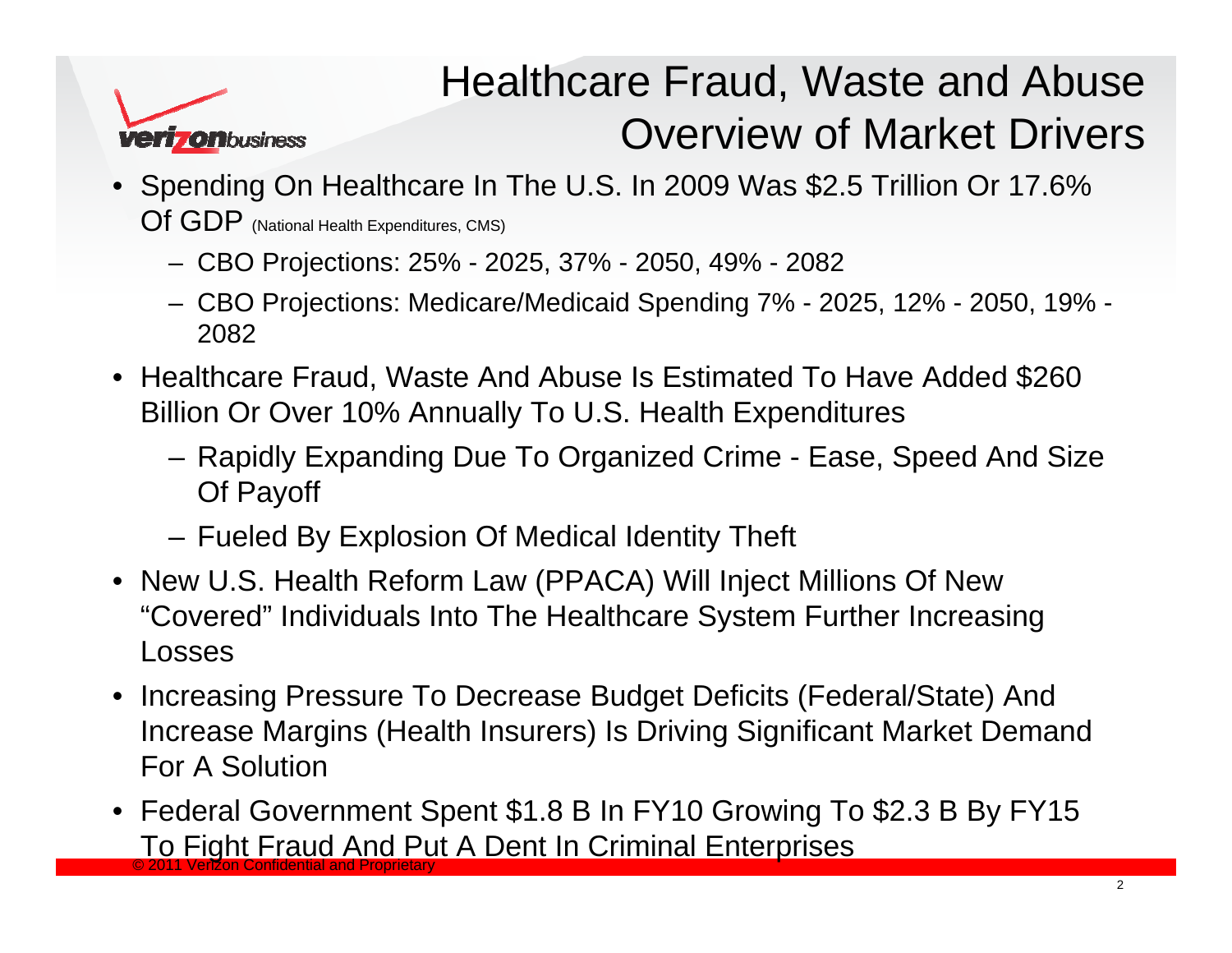

#### Healthcare FraudWaste and Abuse Ecosystem

Falsified Billings Organized Crime Not Medically Necessary Stolen IdentitiesUp-coding/Unbundling KickbacksIllegal Drug Market Undelivered Services Durable Medical EquipmentExcessive Services**DOCTORS** PAYERS **PROVIDERS** SUPPLIERS **COLOR OF THE ART** 11. 2012. 2013. 2013. 2013 iii<sub>m</sub>ii **HOSPITALS** CLINICS **AGENCIES** LABS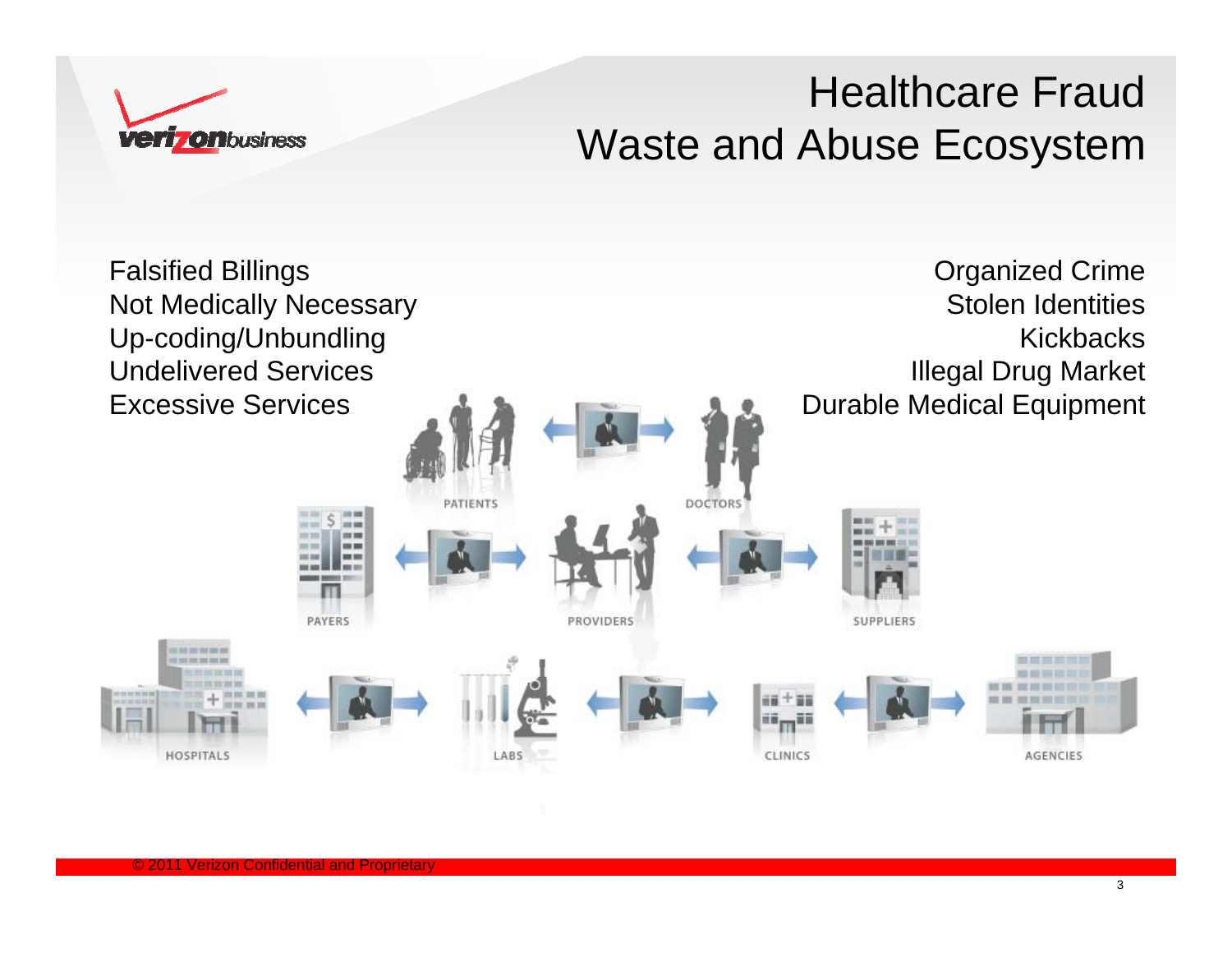

## Healthcare Fraud Management Solution Overview

#### • **Verizon's Healthcare Fraud Management Solution:**

- Solves The "Needle In The Haystack" Problem
- Manages Risk Through Intervention Prior To Payment
- Transforms The "Pay And Chase" Payment Integrity Process

#### • **Can Be Delivered As A Comprehensive "Managed Service"**

- Fraud Management Software Platform
- Software Hosting
- Healthcare Fraud Operations
- Reporting And Analytics
- Data Integration
- Technical Help Desk

#### • **Related Services**

- Fraud Assessment
- HIPAA, Security/Privacy
- Identity Management

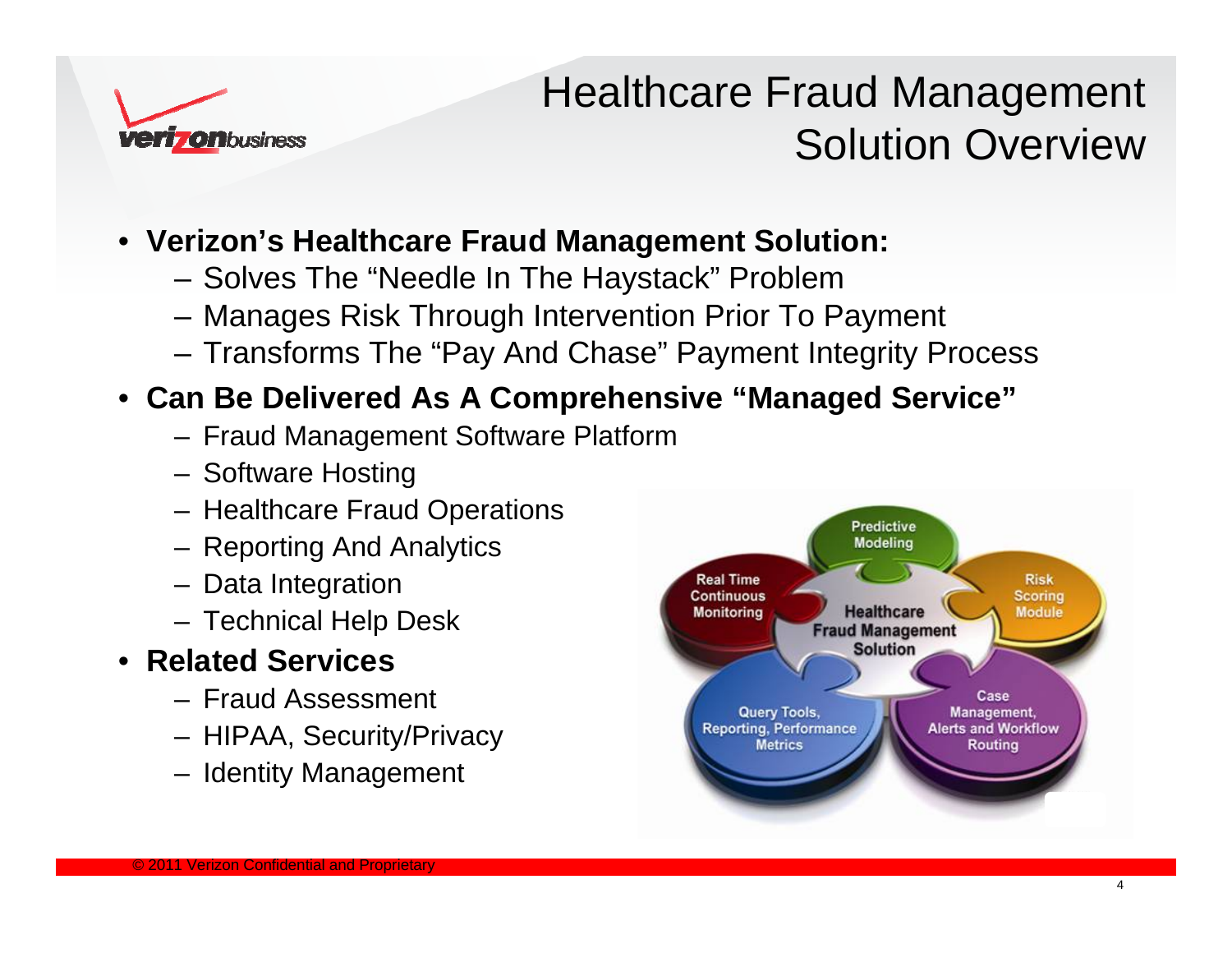

## Healthcare Fraud Management Value Proposition

- **Verizon's Fraud Management Solution Allows Organizations To:**
	- Prevent Losses Before They Occur Due To Near Real Time Prepayment Interventions
	- Monitor 100% Of Claims Versus Sampling Methodologies
	- Increase Operations Efficiencies By Delivering Actionable Results
	- Optimize Workflow And Track All Fraud Case Management Activities
	- Create Faster Responses To Address Potential Risks
	- Provide Strategic Insight Into Systemic Issues To Drive Improvements Or Make Necessary Policy Changes
	- Generate Executive Level Management Reports To Measure Results And Determine ROI

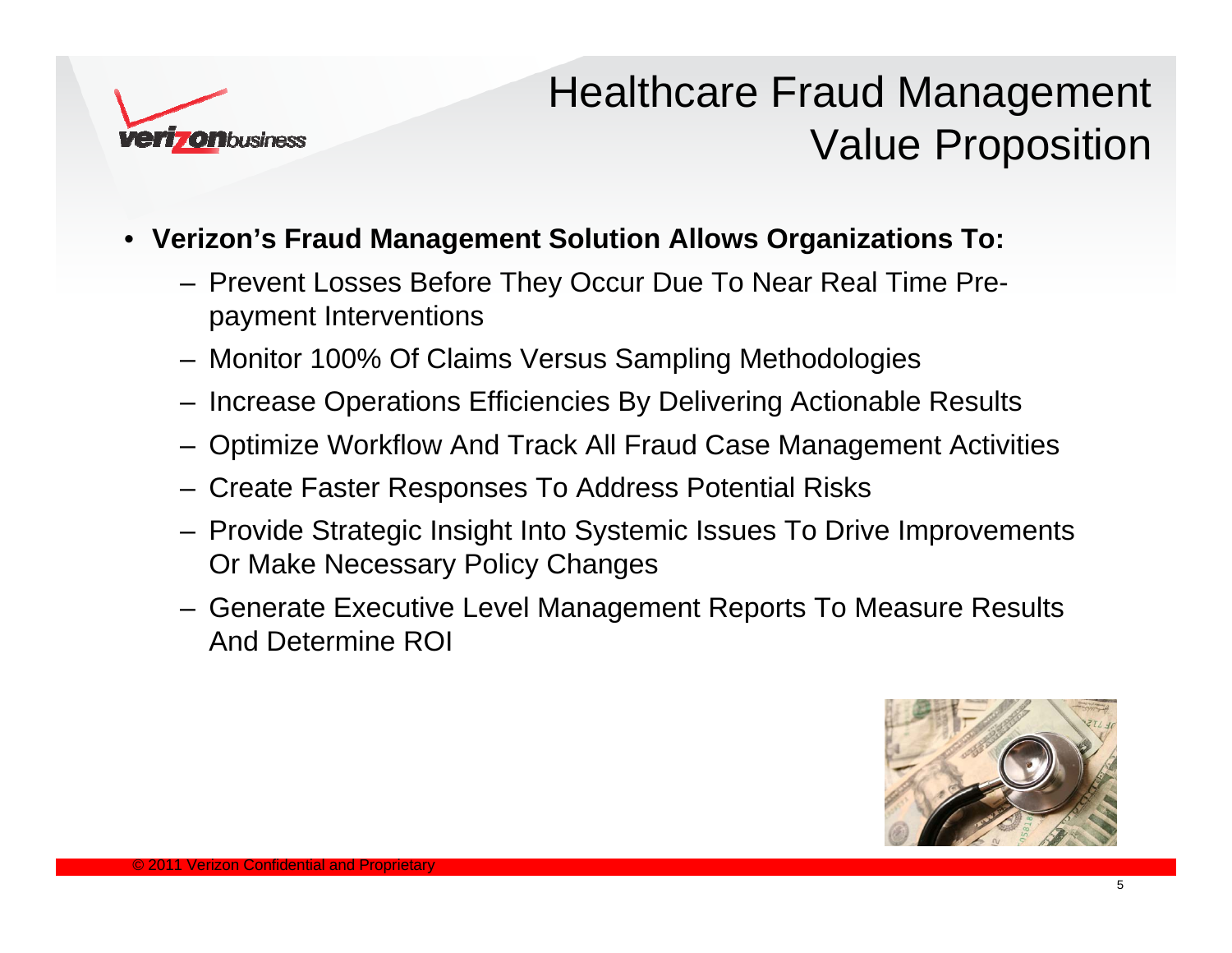

# Verizon Fraud Management for Healthcare Solution Overview

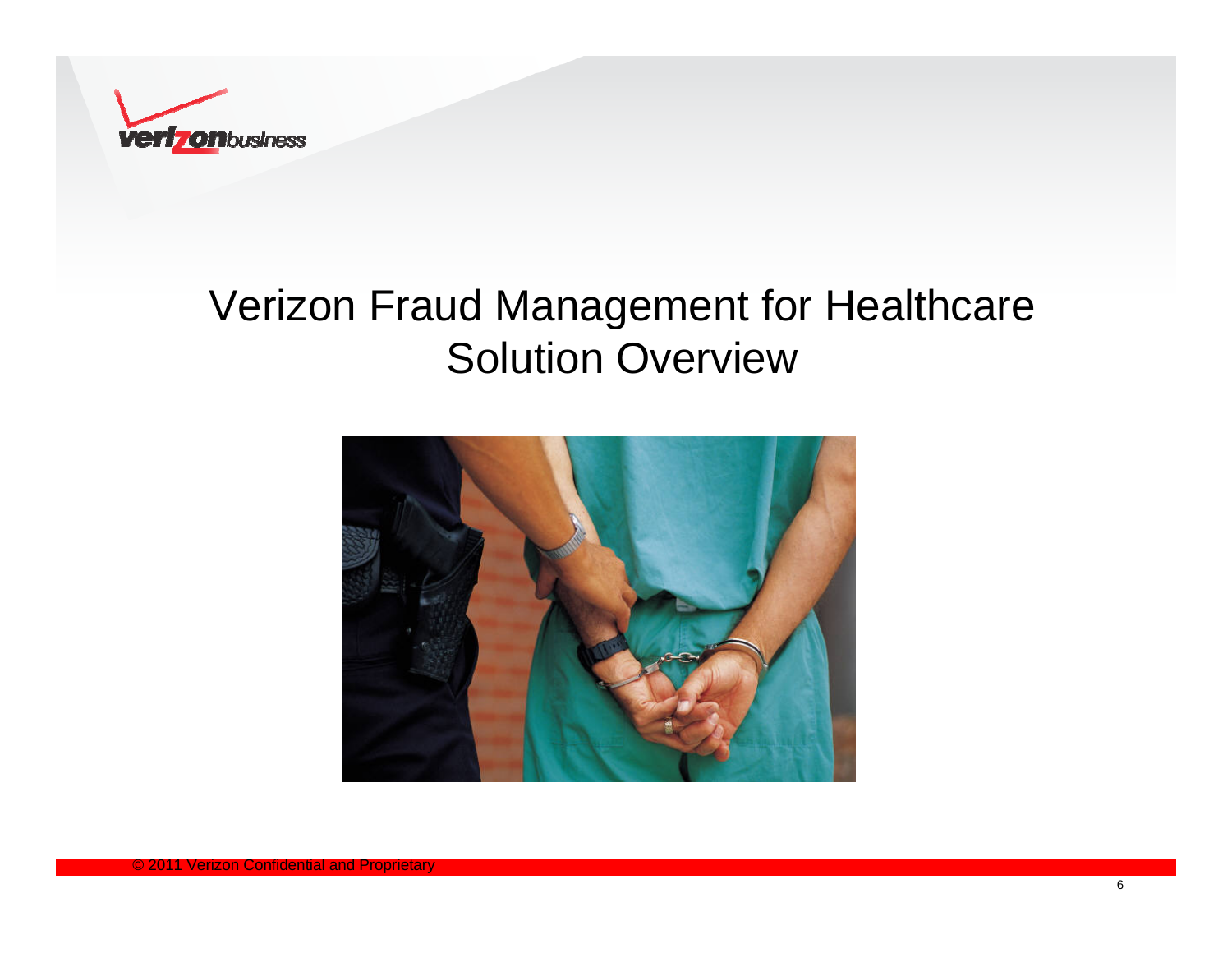

#### Verizon Fraud Management: "Finding the Needle in the Haystack"

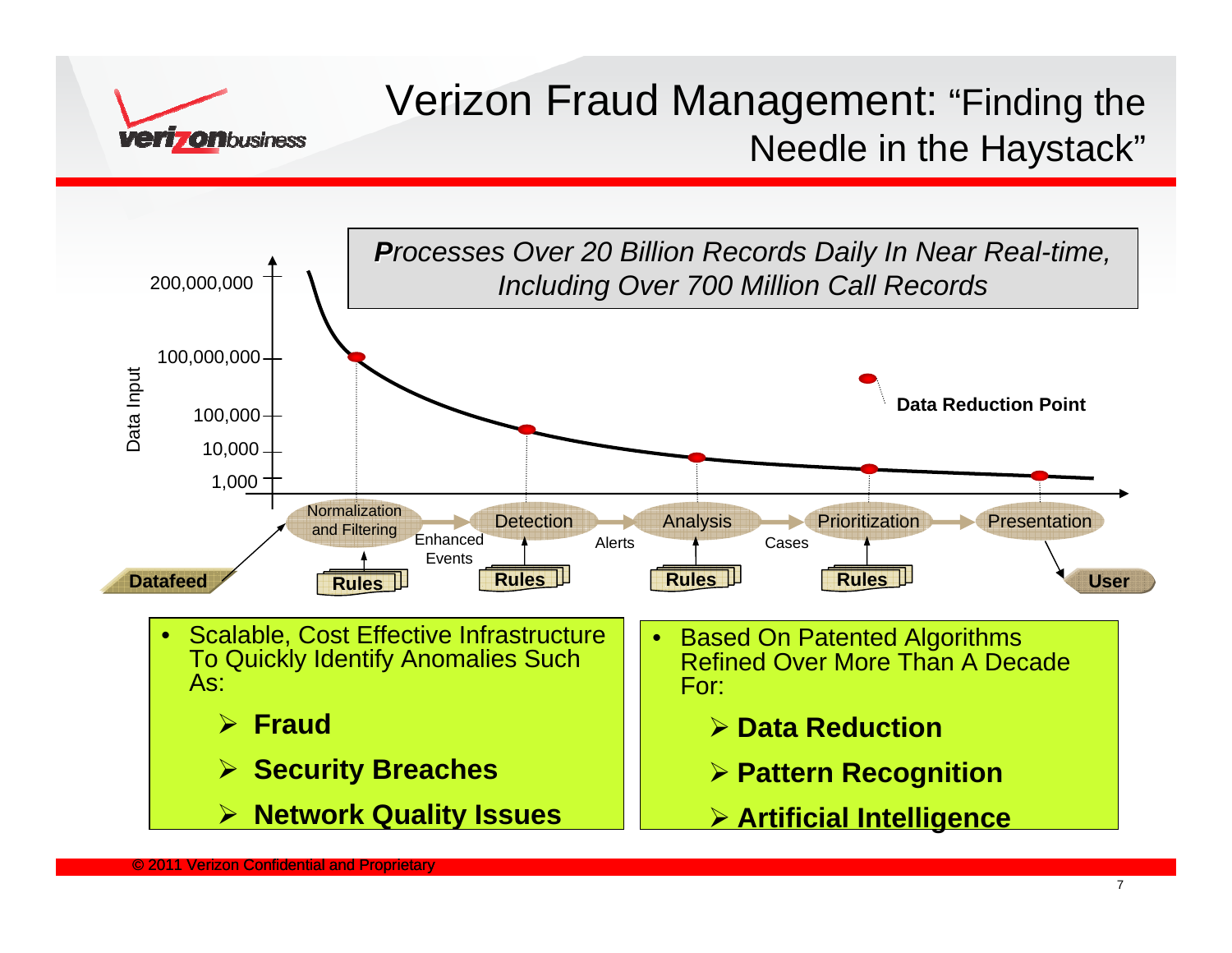

#### The Evolution of Verizon Fraud Management



#### **Over The Last 10 Years, Fraud Operations Is Monitoring More Than 10 Times The Traffic With Less Than Half The Staff**

© 2011 Verizon Confidential and Proprietary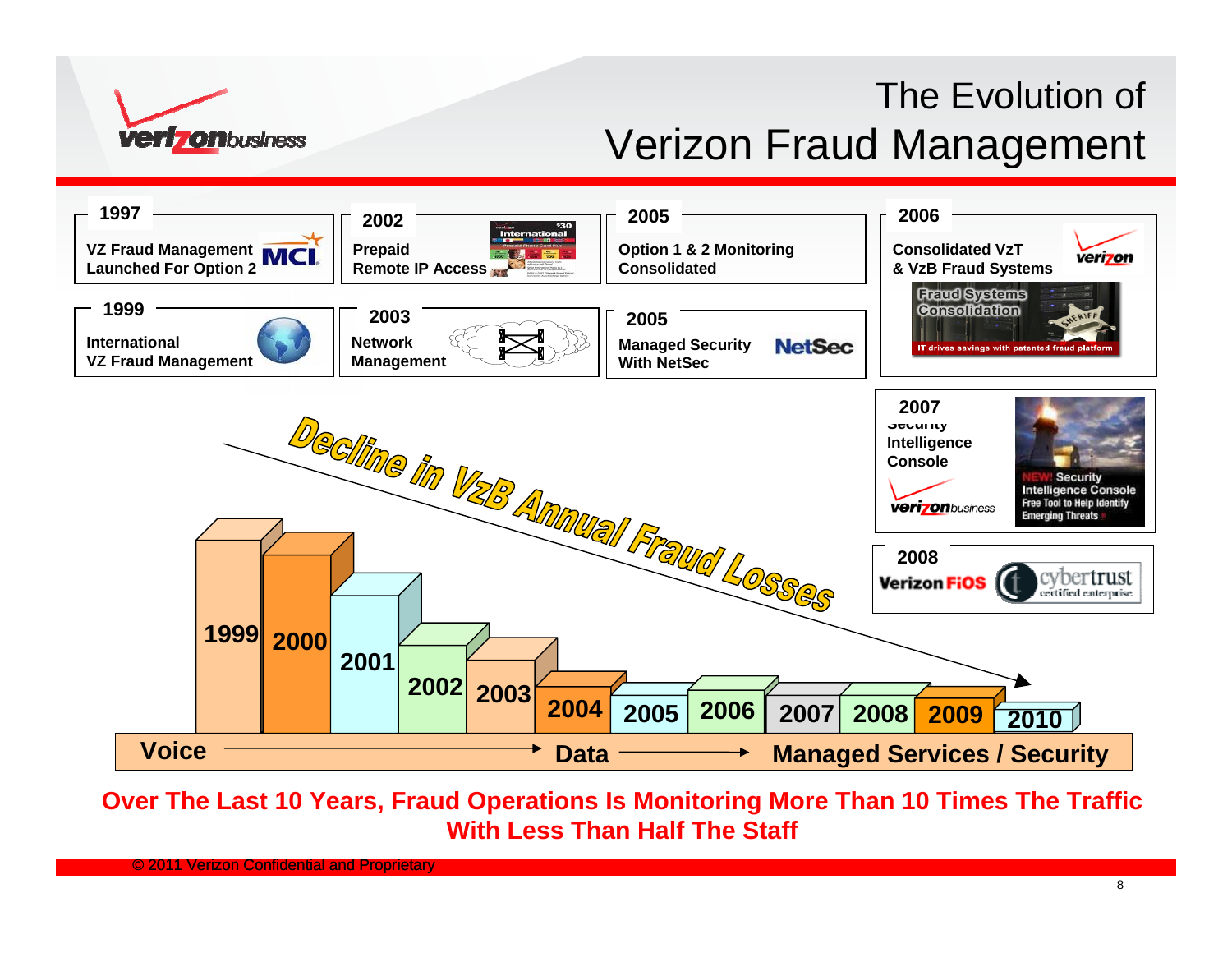

# **Wireless Life Sciences AllianceWireless Health 2011 Conference**

October 10-13, 2011



© 2011 Verizon Confidential and Proprietary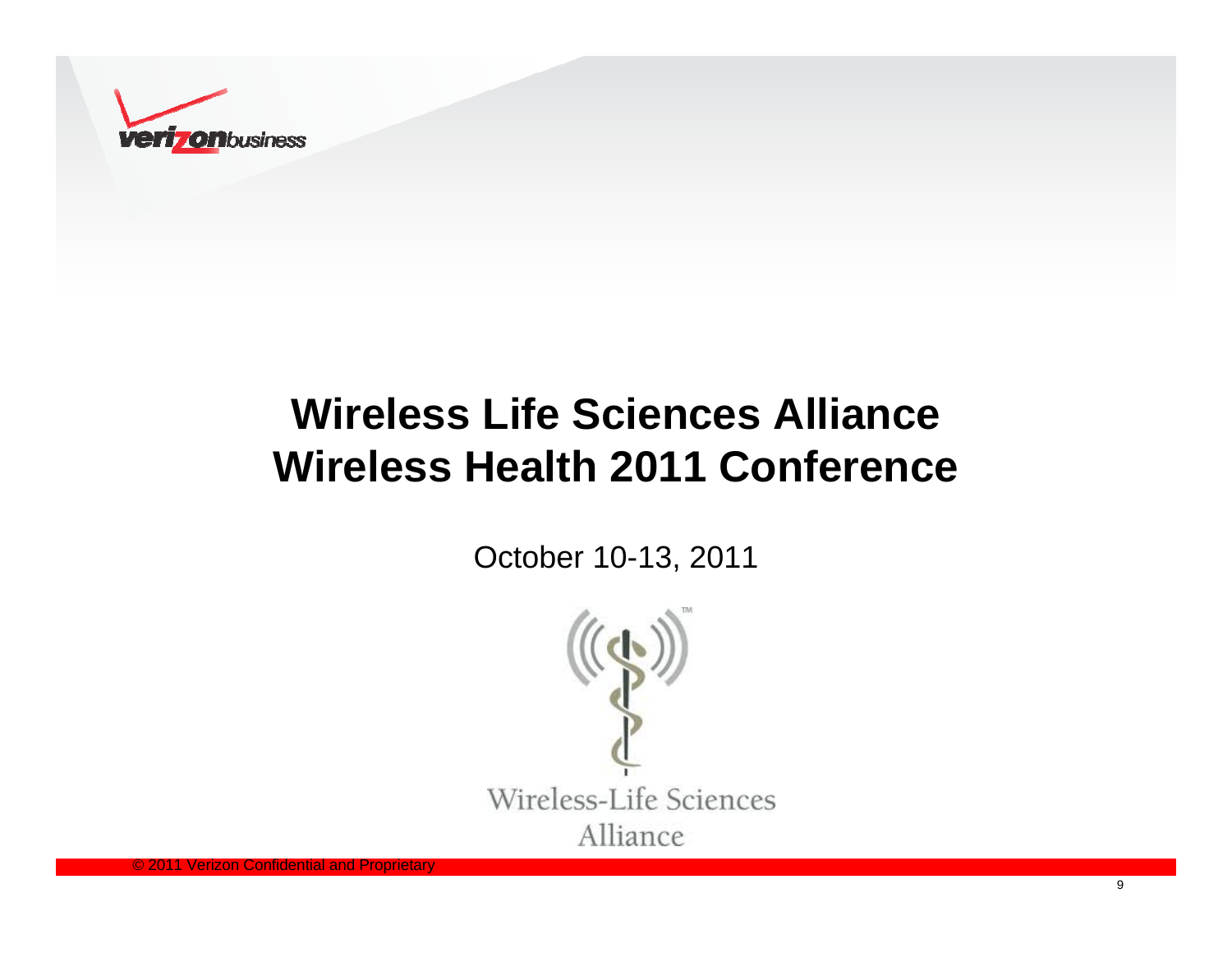

#### WLSA Wireless Health 2011

- Academic and Industrial Research Forum for Wireless Health
- Mission
	- Include and Promote International Community to Accelerate Development and Adoption of Wireless Technologies to Improve Quality of Care and Reduce Costs
- Proceedings:
	- Papers 14 Total
		- Individual Conditions Assessment 3 Presentations
		- Advances in Biomedical Sensing For Wireless Health 2 Presentations
		- Context Guided Wireless Health Monitoring 3 Presentations
		- Inference Guided Wireless Health 2 Presentations
		- Energy, Computing, and Bandwidth Resource Efficiency in Wireless Health Systems – 2 Presentations
		- Vanguard 2 Presentations
	- Demos 21 Total
		- Devices 10
		- Systems 11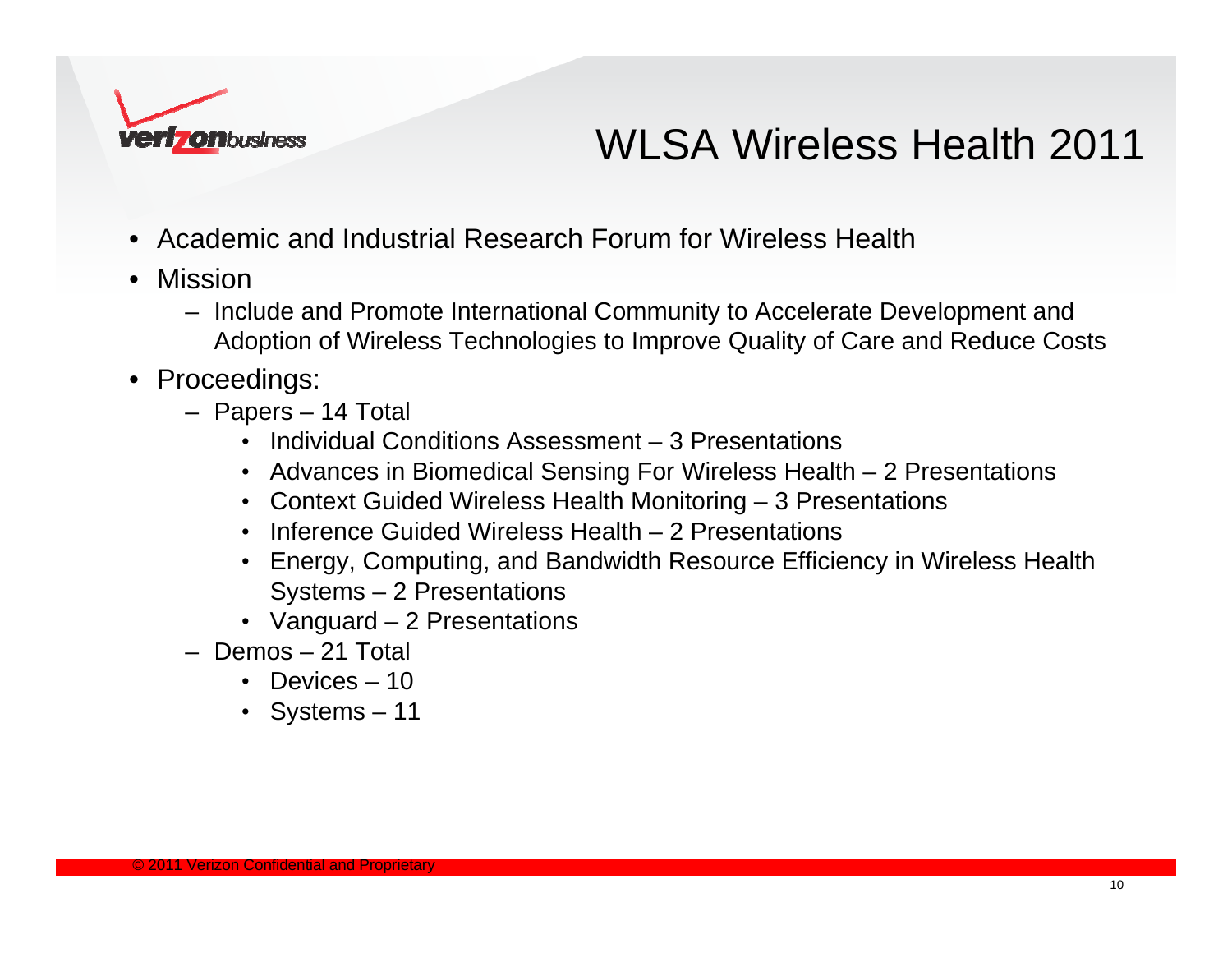

# N UVA CENTER FOR WIRELESS HEALTH

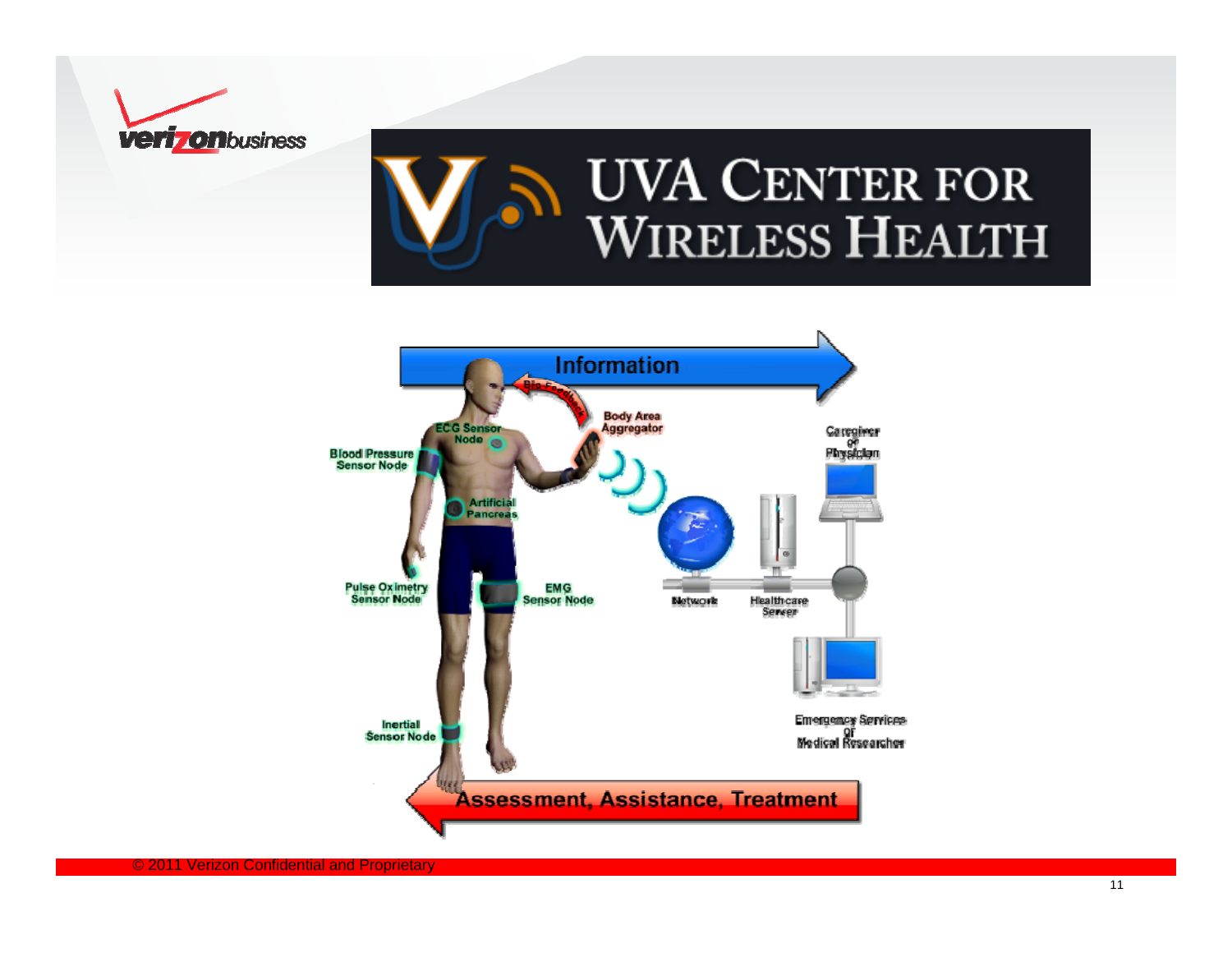

#### UVA Center For Wireless Health

#### • The **UVA Center for Wireless Health**

- Established In 2009
	- Coordinate Research Efforts In This Area Across The University And With Collaborators At Other Institutions
- Ongoing Projects
	- In-home Sensors For Identifying Signs Of Depression
	- Body-worn Sensors For Fall Risk Assessment
	- Artificial Pancreas That Combines Blood Glucose Sensing And Insulin Pumping For Type I Diabetics
- Center's Projects Include The Use Of Novel Wireless Technologies To Collect Data On Real Patients
- Results And Experiences From These Deployments Inform The Engineering Research That Yields Subsequent Technology Generations And Enables Additional Medical Applications

(http://wirelesshealth.virginia.edu/home)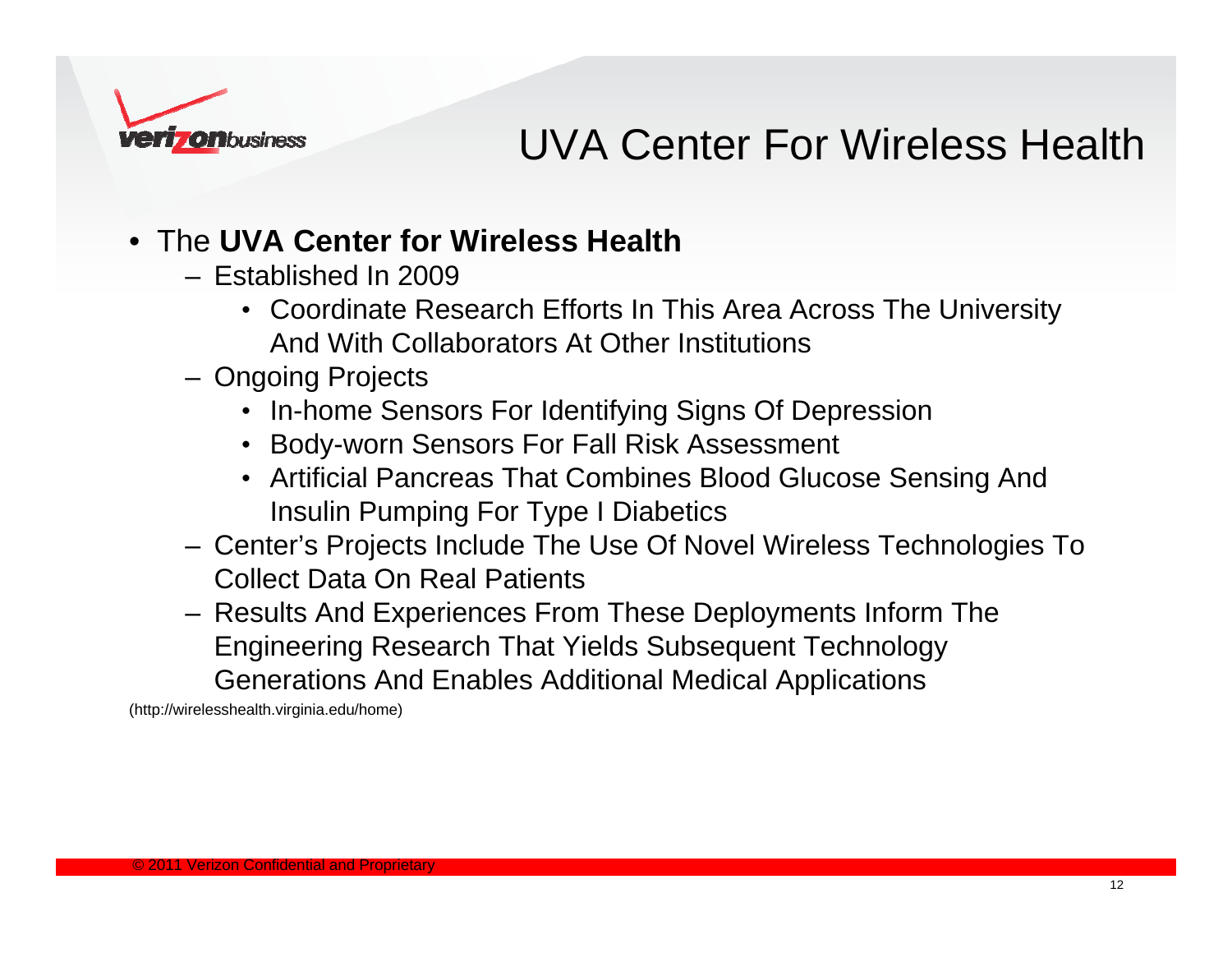

# UVA Center For Wireless Health - **Projects**

#### **Real-Time Depression Monitoring**

- Depression Is A Major Health Issue
	- Often Unrecognized And Untreated
	- Leads To Many Other Medical Problems
		- Reduced Social Interactions
		- •Less Personal Hygiene
		- Increased Alcohol Use
		- Ignoring Medication For Current Medical Conditions
- Goal : Complete The Implementation Of A Real-time Depression Monitoring Product For The Home
	- Runs 24/7 Detect Signs Of Depression Early (In Real-time) As Well As Monitor Those Already Diagnosed With Depression
	- Multi-modal To Increase Accuracy And Provide Caregivers With Accurate Information To Aide In Their Care Giving And Diagnosis
	- Can Also Be Used To Provide Information About The Effectiveness Of Any Treatment
	- End Result Improved Quality Of Life And Possible Improvement Of Other Medical Conditions And Problems Caused By Or Related To The **Depression**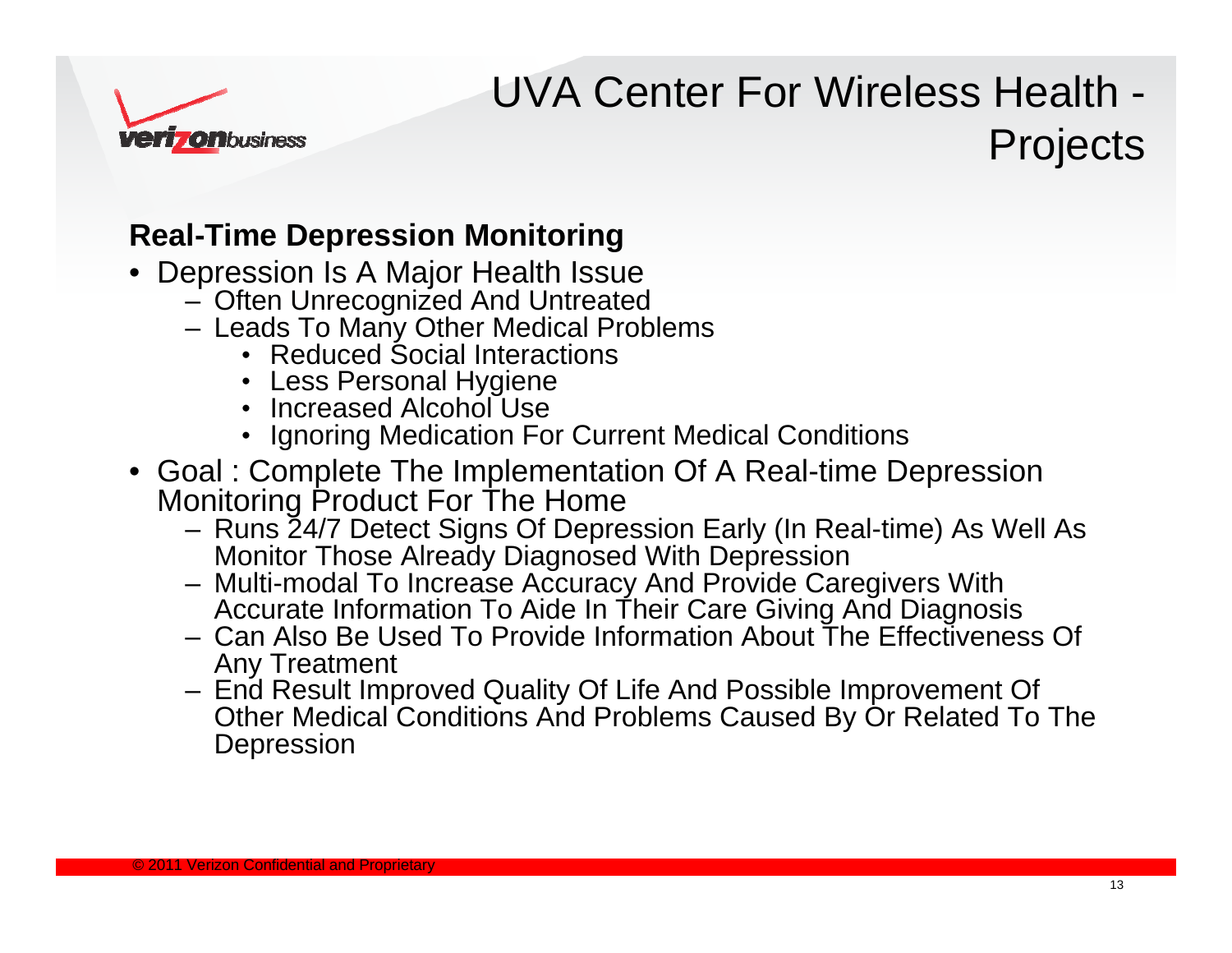

# UVA Center For Wireless Health - **Projects**

- Cohesive Set Of Integrated Wireless Sensors, A Touch Screen Station, And Associated Software
	- **Acoustic Sensing**
		- Voice Pitch, Utterance Duration, And Amplitude Have Been Used In Pre And Post-treatment Studies To Help Detect Signs Depression
		- Challenge Is To Implement These Solutions To Work At Real-time In Natural Home Settings Requires A Number Of Novel Extensions
		- Include Filters, Vocal Discrimination, And Real-time Segmentation
	- **Caregiver Displays**
		- User Interfaces For Caregivers
		- For Each Patient, An Overview Of The Current Behavior Factors, Sleeping Quality, Hygiene, PHQ Score, Weight, Eating, Social Level, And Mood Are Presented
		- Each Factor Is Represented On A 5-point Scale Representing The Anomalous Nature Or Danger Of That Factor
		- Multiple Factors That Are Highly Correlated Can Be Brought Up And Compared For Analysis
	- **Patient Interface**
		- Runs On The Touch Screen And/Or Tablet Placed In An Accessible Room Inside The Patient's Apartment
		- Multi-purpose Interface Serves As A Health Trainer, Social Planner, And Mood Journal
		- Personal Behavioral Factors Are Shown To The Patient, Providing Objective Measurements For Positive Feedback
		- Social Planner Manages A Record Of Activities That Are Occurring In The Patient's Assisted Living Care Center, Senior Center, Or Other **Organization**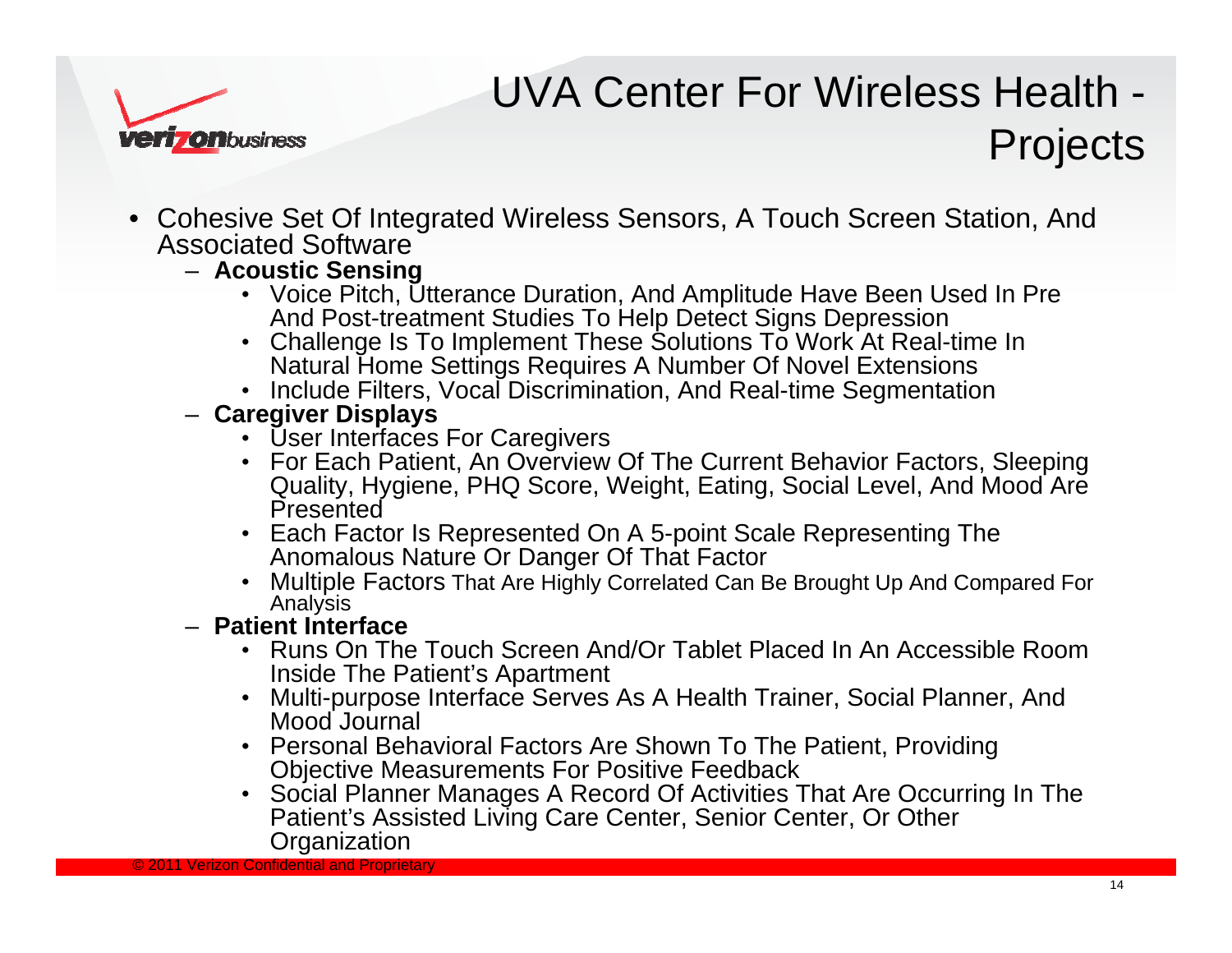

# UVA Center For Wireless Health –**Projects**

#### **Longitudinal Study Of Efficacy Of Ankle-Foot Orthosis On Children With Cerebral Palsy**

- Individuals With Walking Disabilities As A Result Of Cerebral Palsy (CP), Stroke, Muscular Dystrophy, Brain Injury, Or Many Other Conditions Are Often Prescribed Ankle Foot Orthosis (AFOs), As To Aid In Walking
- United CP Reports That An Estimated 764,000 People In The U. S. Have One Or More Symptoms Of CP
	- More Than 50% Of These Individuals Are Prescribed Orthosis
- Prescription Of AFOs Usually Has Several Treatment Goals
	- Facilitating Walking By Controlling The Position Of The Ankle And Providing A Base Of Support
	- Preventing Contractures By Putting Muscles In A Lengthened Position And Providing Variable Ranges Of Motion
	- Preventing Deformity By Controlling The Position Of The Foot/Ankle
- **This Project Seeks A Novel Solution For Assessing The Efficacy Of AFOs In A Continuous And Non-invasive Manner. Ankle Joint Angle Is Identified As An Important Metric For This Assessment. By Using Wireless Inertial Body Sensor Network (BSN) Based Motion Capture Sensor, We Present A Promising Solution That The Longitudinal Monitoring Of Performance Of AFOs Is Possible**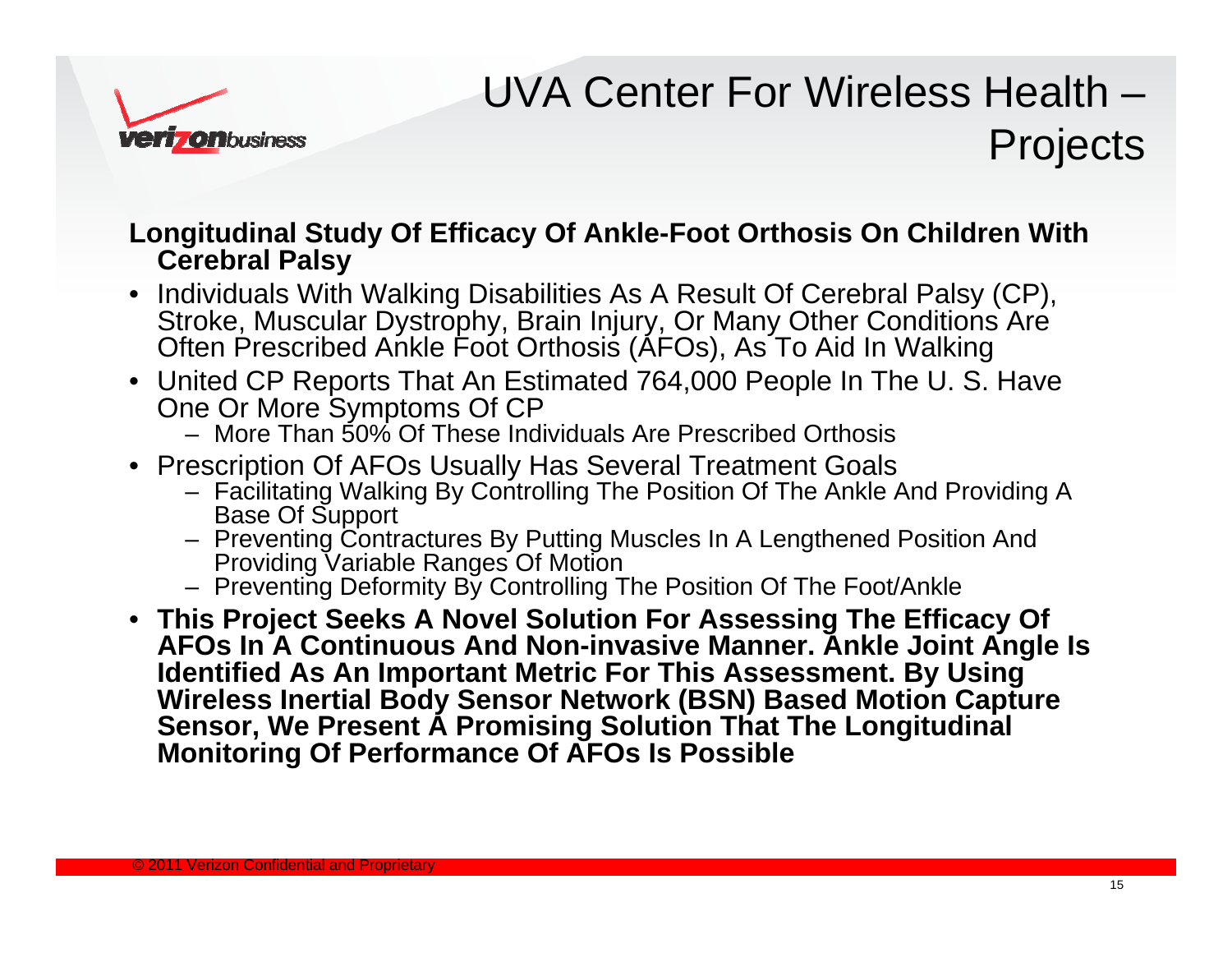

## UVA Center For Wireless Health – Projects



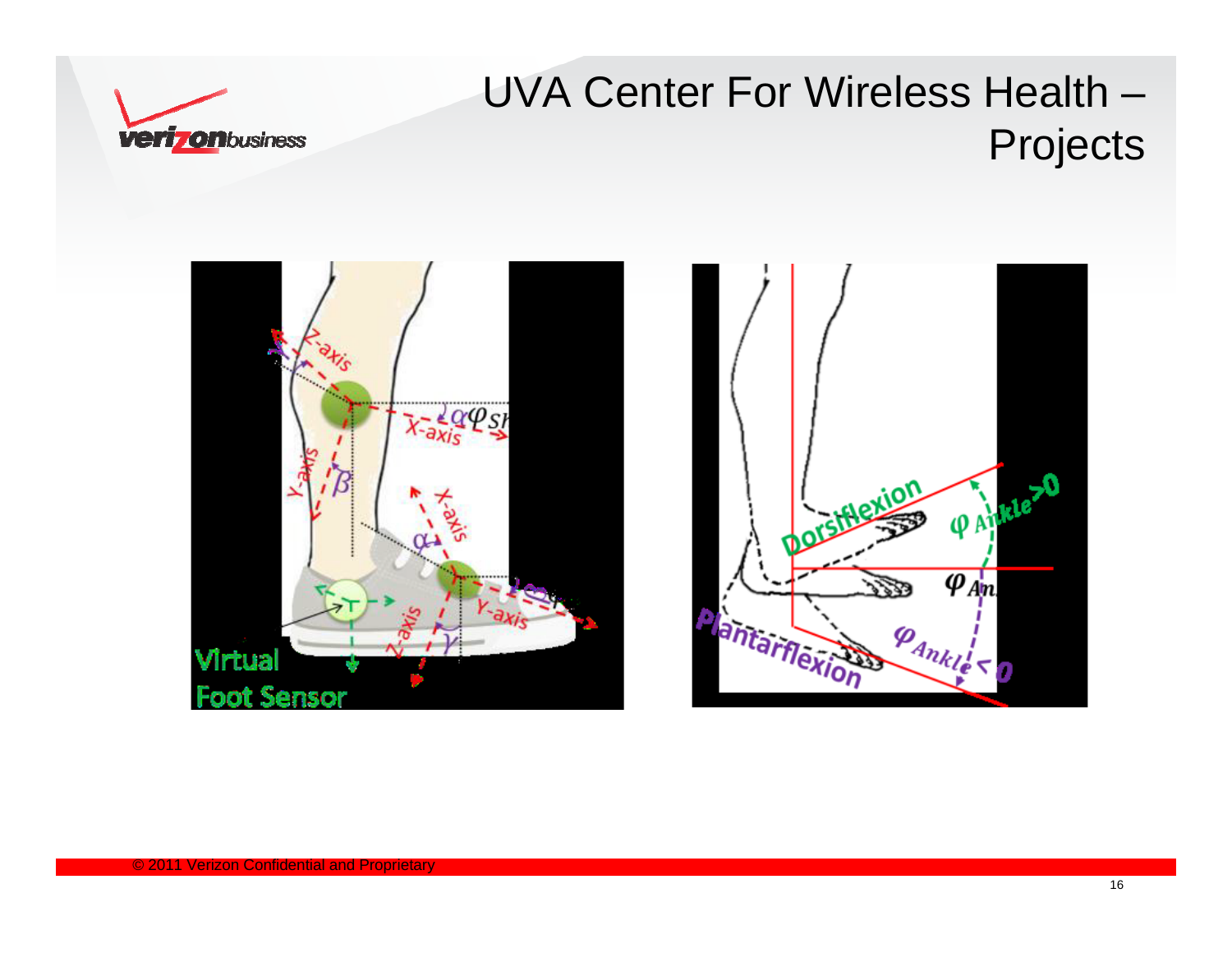

http://www.youtube.com/watch?v=kBMd0\_h6Ss4

#### **Power Generation For Wireless Devices**

October 11, 2011

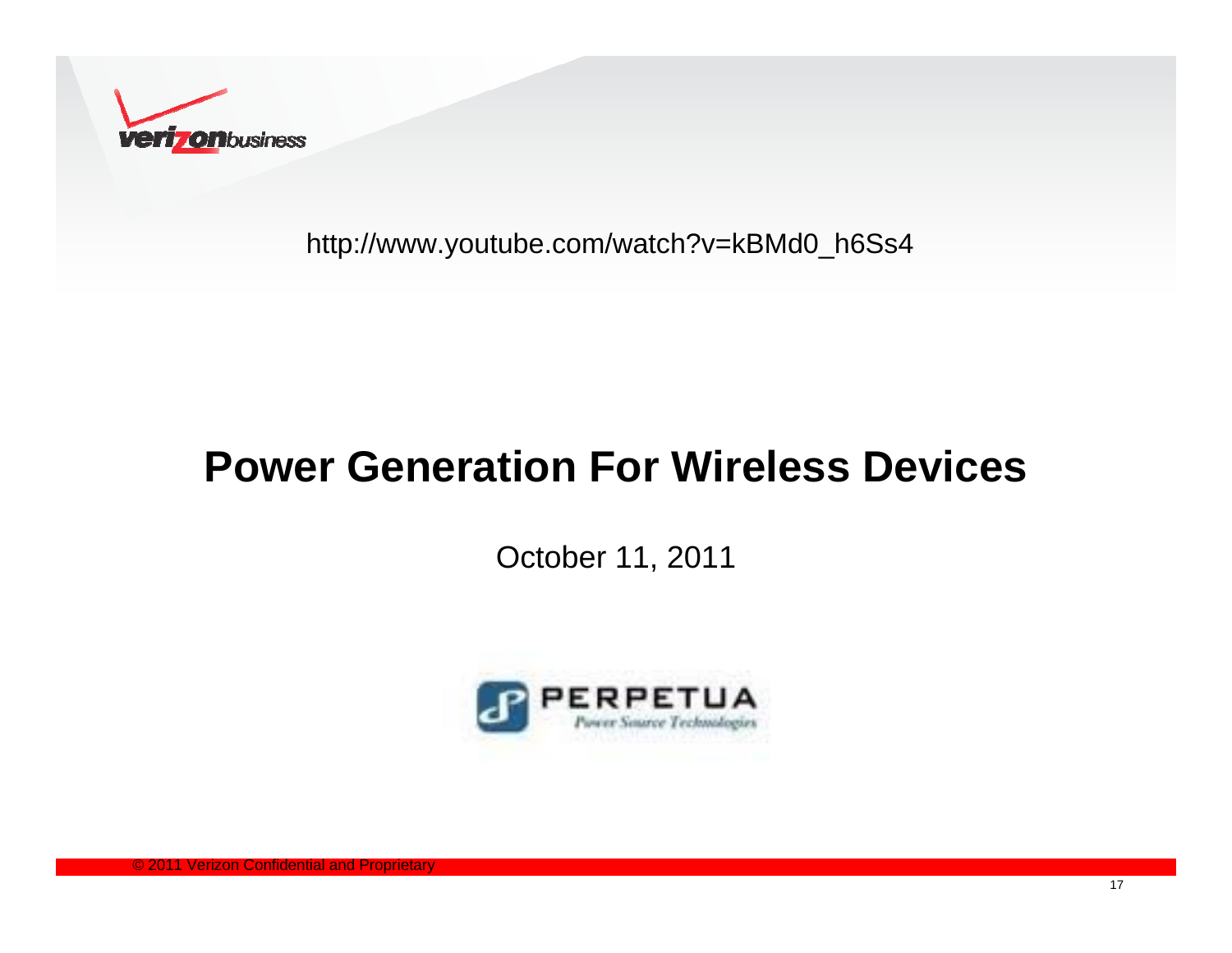





Perpetua deposits thin semiconductors onto a flexible substrate



The flexible film can be manufactured into a variety of shapes and sizes to fit the needs of various form factors.

## Convert Body Heat To Electric Energy

- $\bullet$  **Based Upon The Seebeck Effect**
	- **Thermoelectric Generators (TEGs) Convert Temperature Differences Across Dissimilar Materials Into An Electrical Potential, Or Voltage**
- **When Connected To A Load, Such As A Wireless Sensor, This Voltage Difference Causes Current Flow And Renewable Power Is Delivered**
- $\bullet$  **Historically, Thermoelectric Generators Have Been Constructed With Discrete Pairs Of Brittle Thermoelectric Materials Sandwiched Between Solid Porcelain Plates, Resulting In A Rigid And Bulky Package**
- **Perpetua's Innovative Approach Applies Thin Semiconductors Onto A Flexible Substrate Using Cost-effective And Scalable Semiconductor Manufacturing Techniques**
	- – **Enable Perpetua To Combine Large Numbers Of Thermocouples Easily And Reliably**
	- **Modules With Much Higher Voltages Than Conventional Thermoelectrics**
- **Key Differentiating Elements Of Perpetua's Thermoelectric Technology Include:**
	- **Higher Voltages**
	- **Ease Of Varying Power To Match Customer Requirements (Costeffective Sizing**
	- –**Much Lighter Weight Than Traditional Materials**
	- –**Flexible Film Can Accommodate Multiple Package Shapes And Sizes**
	- **Cost-effective Semiconductor Manufacturing Techniques That Are Highly Scalable**
- **Perpetua Flexible Thermoelectric Film Can Save Companies 50% Or More Compared To Current Battery Systems**
	- **Allow More Sensor Data To Be Collected**
	- **Providing Significant Competitive Advantages**

**(http://perpetuapower.com/technology.htm)**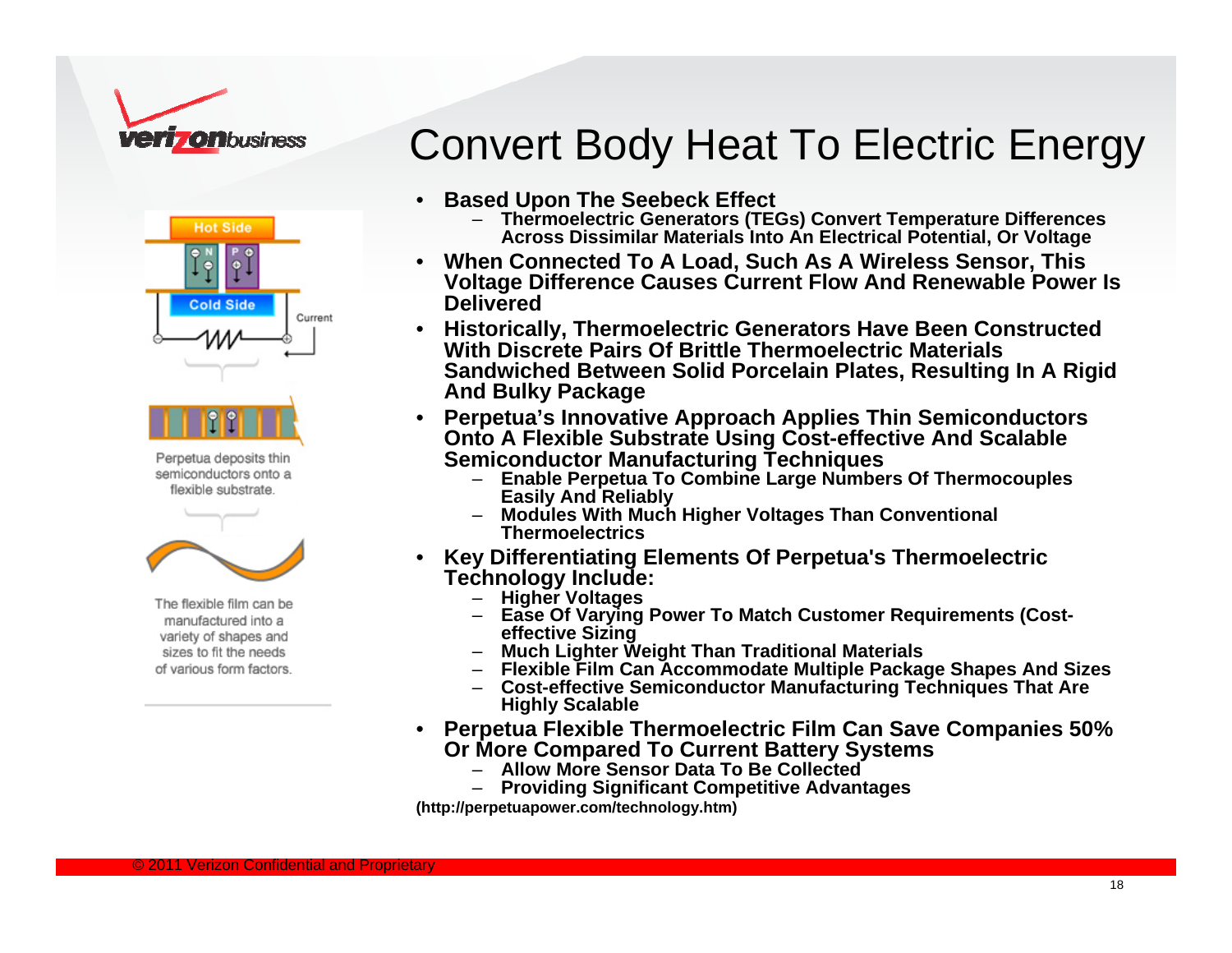

http://www.youtube.com/watch?v=hzw6Pzv0fnY

#### **Physical Rehabilitation Adherence**

October 12, 2011

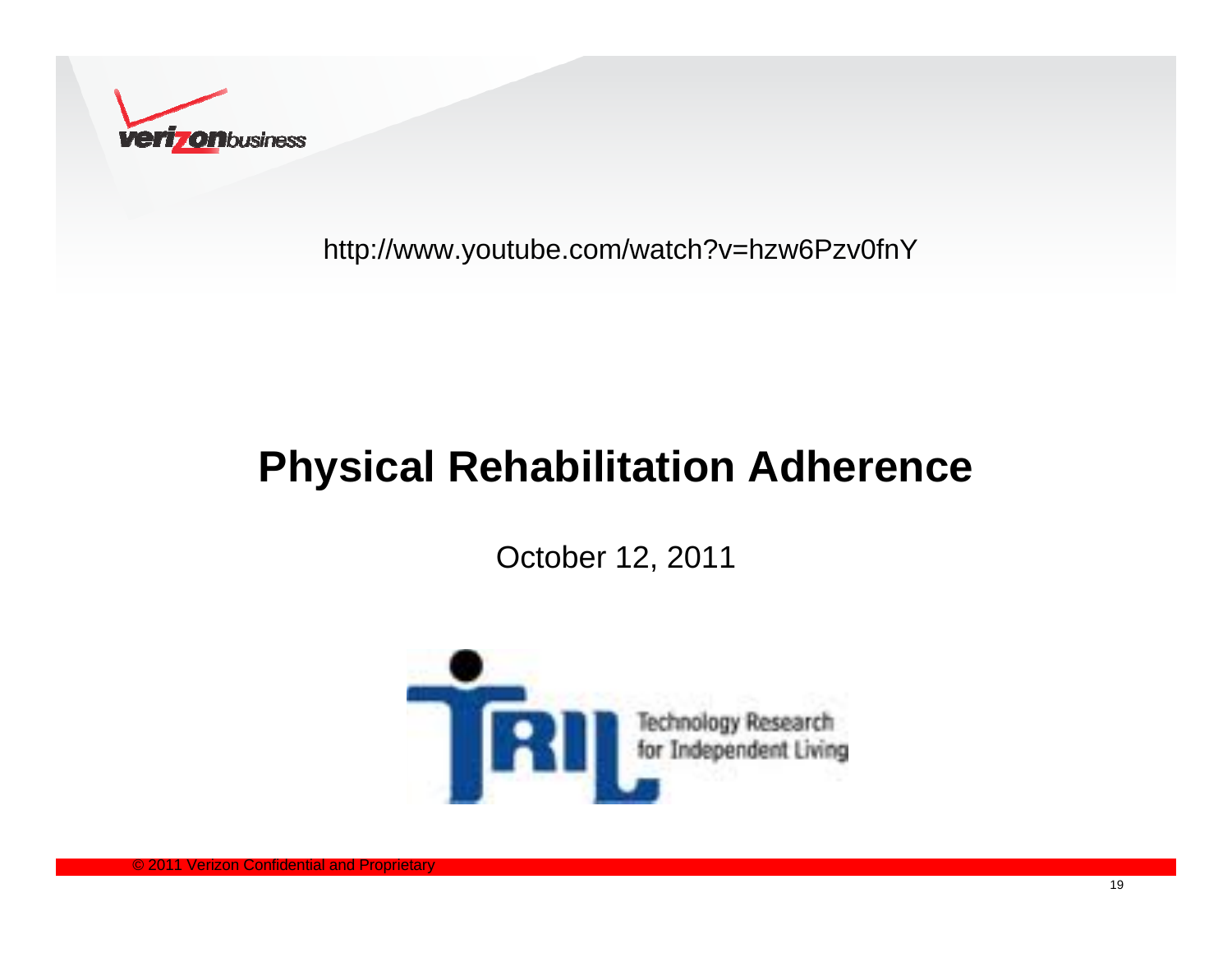

# **Rehabilitation Exercise Feedback on Android Platform**

#### **Rehabilitation Exercise Feedback**

- VITFIZ A Mobile Exercise System
	- Provision Of Personalized Feedback To Patients Performing Rehabilitation Exercise
	- Facilitates Effective Implementation And Management Of Rehabilitation Exercise For Patients In The Home Setting Between Visits To The Clinic Effective Tool For Increasing Accuracy Of Exercise Technique And Motivation To Perform Exercise
- Poor Adherence To Rehabilitation Exercise Programs Prescribed By Physical Therapists Is A Well Known Problem
	- 65% Of Patients Self Reporting Being Either Non-Adherent Or Partially Adherent
- Adherence Comprises 2 Elements
	- Being Compliant With The Number And Frequency Of Exercises As Prescribed By The Therapist
	- Carrying Out Each Exercise With The Correct Biomechanical Alignment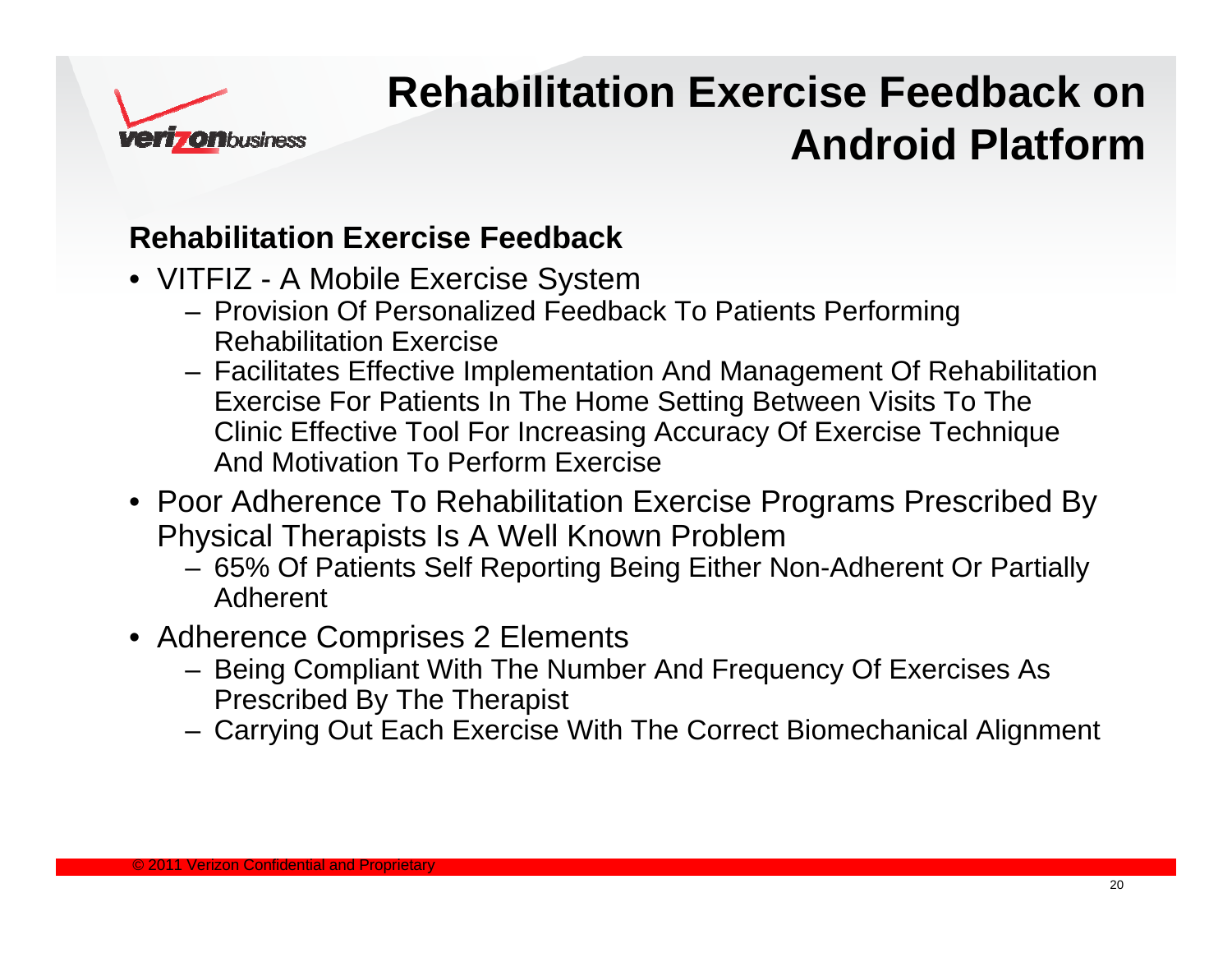

## **Rehabilitation Exercise Feedback on Android Platform**

- VITFIZ Deployed On An Android Platform
	- Android Smart-phone Used As The Sensor
	- An App Running On The Phone Sends Acceleration Data Over Bluetooth
	- An Android Tablet Used As The Feedback Device
	- Tablet Reads Acceleration Data Sent By The Phone Evaluates Patient's Movement Comparing It To The Motion Template
	- Instant Feedback Displayed On The Tablet Device In Order To Guide The Patient Through Exercise
- Feedback Can Be Displayed In Various Formats
	- Visual Feedback Method Where The Exercise Is Played Back Via A 3D Avatar
	- Information Is Displayed On Screen To Indicate If Any Incorrect Motions Have Been Performed

(trilcentre.org)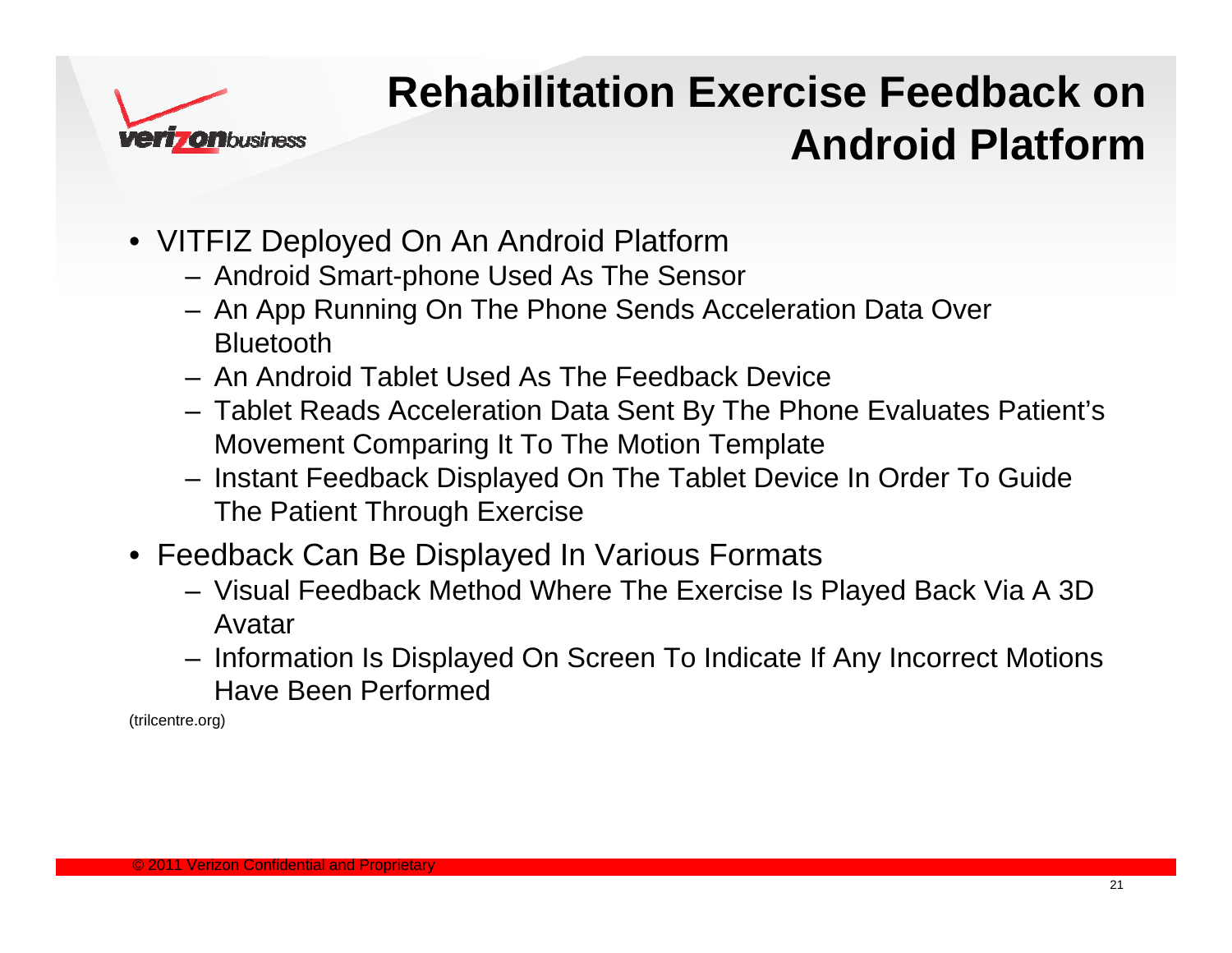

http://www.youtube.com/watch?v=m3iDLtZL6yg

#### **Pressure Ulcer Prevention**

October 13, 2011

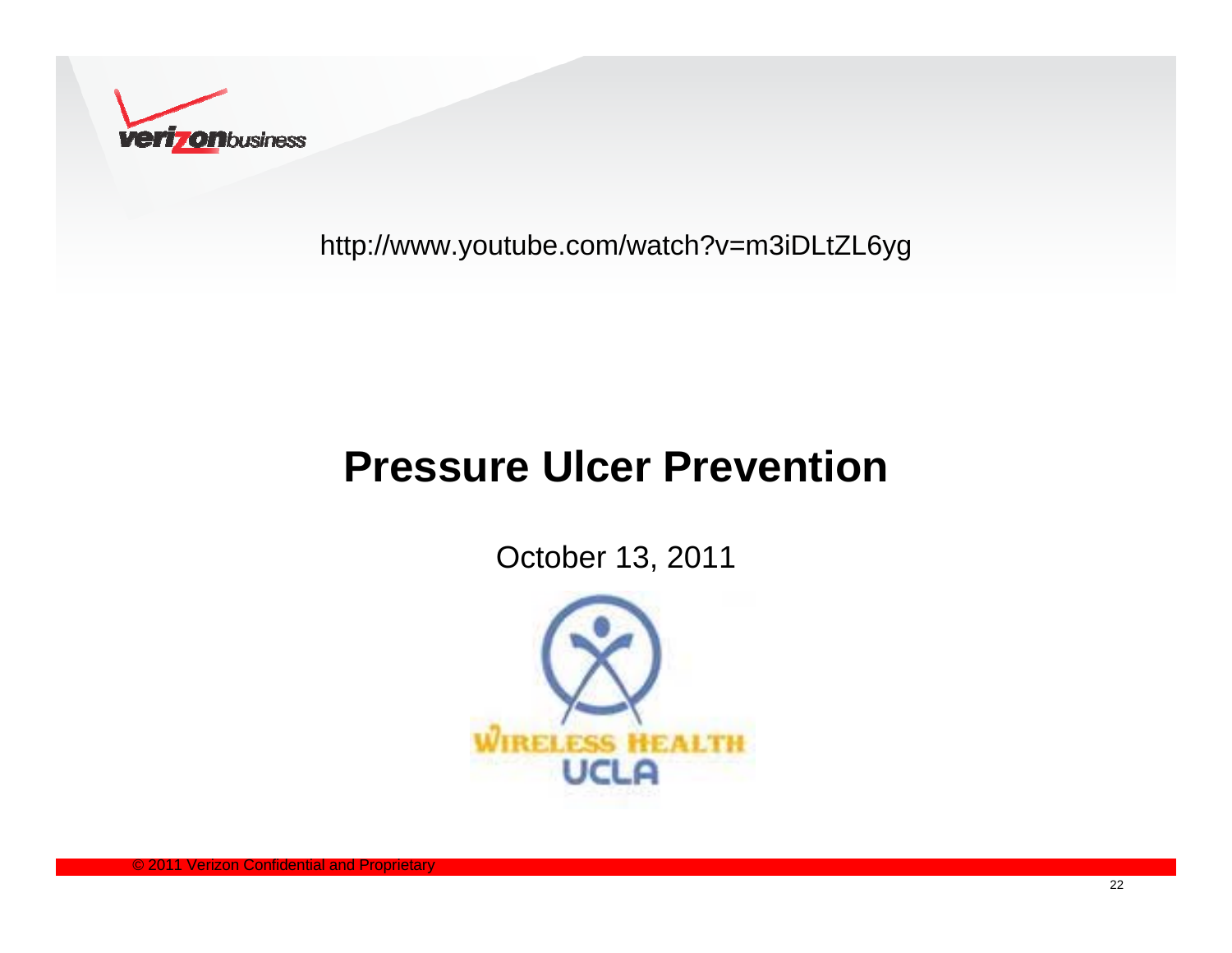

#### **A Wireless Biomedical Handheld Instrument for Evidence-Based Detection of Pressure Ulcers**

- • Pressure Ulcer (PU) Incidence Leads To Considerable Risk, In Particular For The Frail Elderly, And A Large National Healthcare Treatment Cost
- • Recent Clinical Trials Demonstrated That Sub-epidermal Moisture (SEM) Present In Tissue May Be Measured By Interrogation Of Tissue Dielectric Properties And Are Associated With The Presence Of Erythema And Development Of Early Stage PU Conditions
- Wireless Handheld Device Has Been Developed That Introduces A Series Of Advances
	- Automated Measurement; Automated Measurement Method Assurance Including Application Of Proper Measurement Applied Pressure; And Wireless Energy Recharge Capability.
- Advances Previous Successful Prototype Development To Now Include A Complete Point-of-care Usage Product Termed The Sem.
- Scanner, Was Successfully Verified In Trials With 30 Subjects And Is Currently Deployed In Large Clinical Trials In Nursing Homes In Los Angeles

Permission to make digital or hard copies of all or part of this work for personal or classroom use is granted without fee provided that copies are not made or distributed for profit or commercial advantage and that copies bear this notice and the full citation on the first page. To copy otherwise, or republish, to post on servers or to redistribute to lists, requires prior specific permission and/or a fee.

Majid Sarrafzadeh, William J. KaiserUCLA Wireless Health InstituteUniversity of California, Los **Angeles** 5704 Boelter, Los Angeles, CA 90095majid@cs.ucla.edu kaiser@ee.ucla.edu

Barbara Bates-JensenSchool of Nursing and David Geffen School of Medicine, University of California, Los Angeles 5-954 Factor Bldg., 700 Tiverton Ave., Los Angeles, CA 90095 bbatesjensen@sonnet.ucla.edu

Frank Wang, Yeung Lam, Alireza MehrniaUCLA Wireless Health InstituteUniversity of California, Los Angeles 5704 Boelter, Los Angeles, CA 90095 {ftwang, yeunglam, mehrnia}@ee.ucla.edu